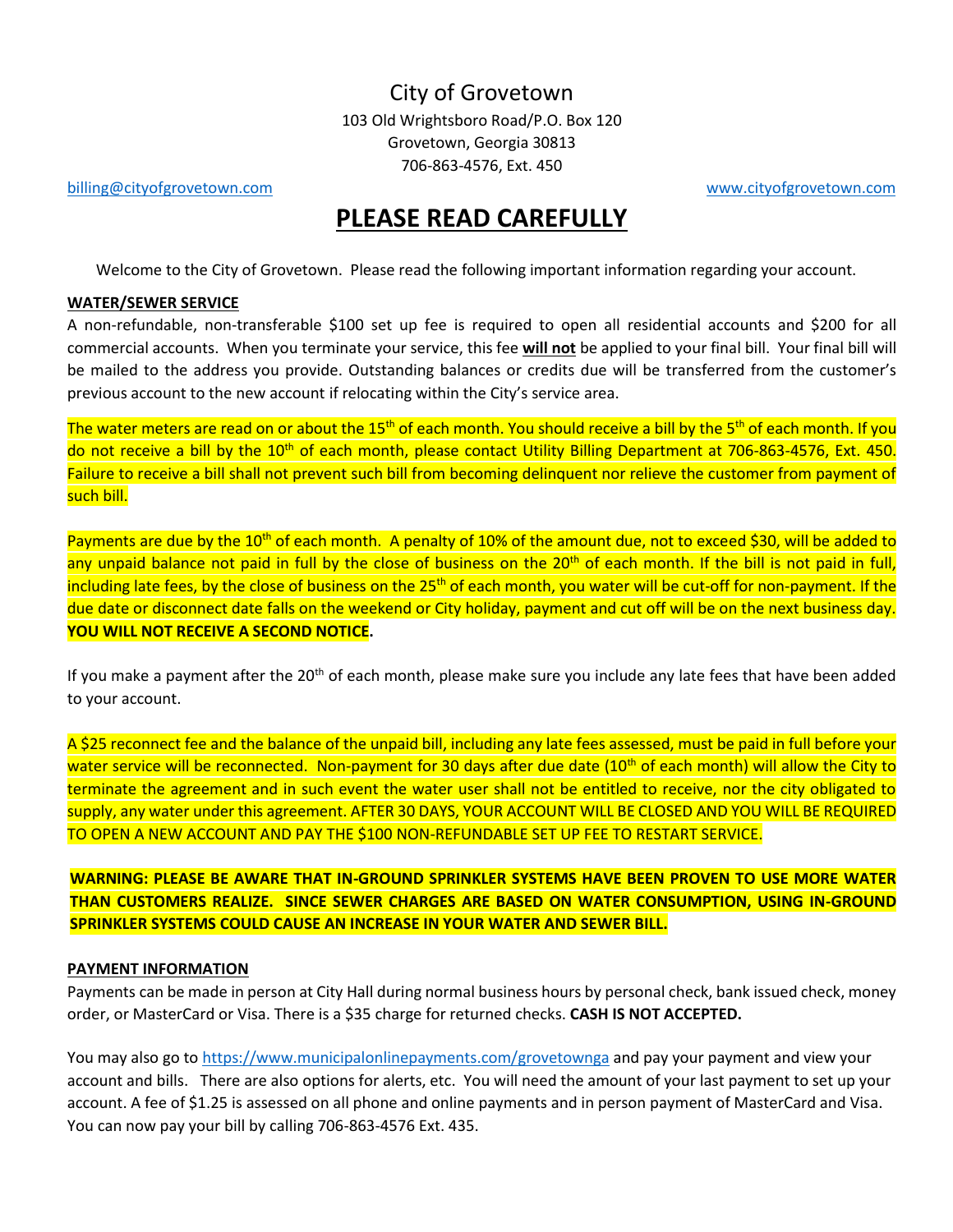**PAPERLESS BILLING REQUEST: Email your request for paperless billing from the email address you would like to receive your bill to [paperlessbilling@cityofgrovetown.com.](mailto:paperlessbilling@cityofgrovetown.com) Subject Line: Paperless Billing Request. The email must include your account name and service address. If you do not receive a confirmation email within 48 hours, please call 706- 863-4576, Ext. 421.** 

**WARNING: City of Grovetown Utilities are** NOT **affiliated with doxo.com, a third-party website that allows people to pay their bills via their site. Doxo.com may charge the customer additional fees, and the City of Grovetown cannot control when we will receive the payments from doxo.com, possibly resulting in a late payment from the customer or even disconnection due to non-payment. To ensure timely payment and to avoid unnecessary interruption in service, we advise all our customers to use the official City of Grovetown online bill pay system instead.**

For afterhours payments, there is a drop box located near the drive-thru window for your convenience. Please include your bill stub and payment by check or money order only. If you leave your payment in the drop box it will not be processed until the next business day.

# **The City of Grovetown now offers ACH Bank Draft with the draft date being between the 9 th and 12th of each month.**

To keep the payment windows flowing smoothly, please have your bill and payment ready and refrain from using your cell phone in the lobby or drive-thru window.

#### **PAYMENT EXTENSIONS MAY BE GRANTED FOR EMERGENCIES ONLY.**

#### **DISCONNECTION OF SERVICES**

A three-day notice and completion of a disconnect form must be given in person along with your ID by fax or email to the Utility Billing Department in City Hall to discontinue service or for a change of occupancy for water/sewer/garbage service. The outgoing customer is responsible to pay the final bill which will include all water used up until the disconnect date. Since you are billed in the arrears for water and sewer consumption, your final bill may be paid on-line after the normal billing cycle or it can be mailed to your new address.

Any unpaid bills are subjected to being turned over to an agency for collection or other legal action may be taken.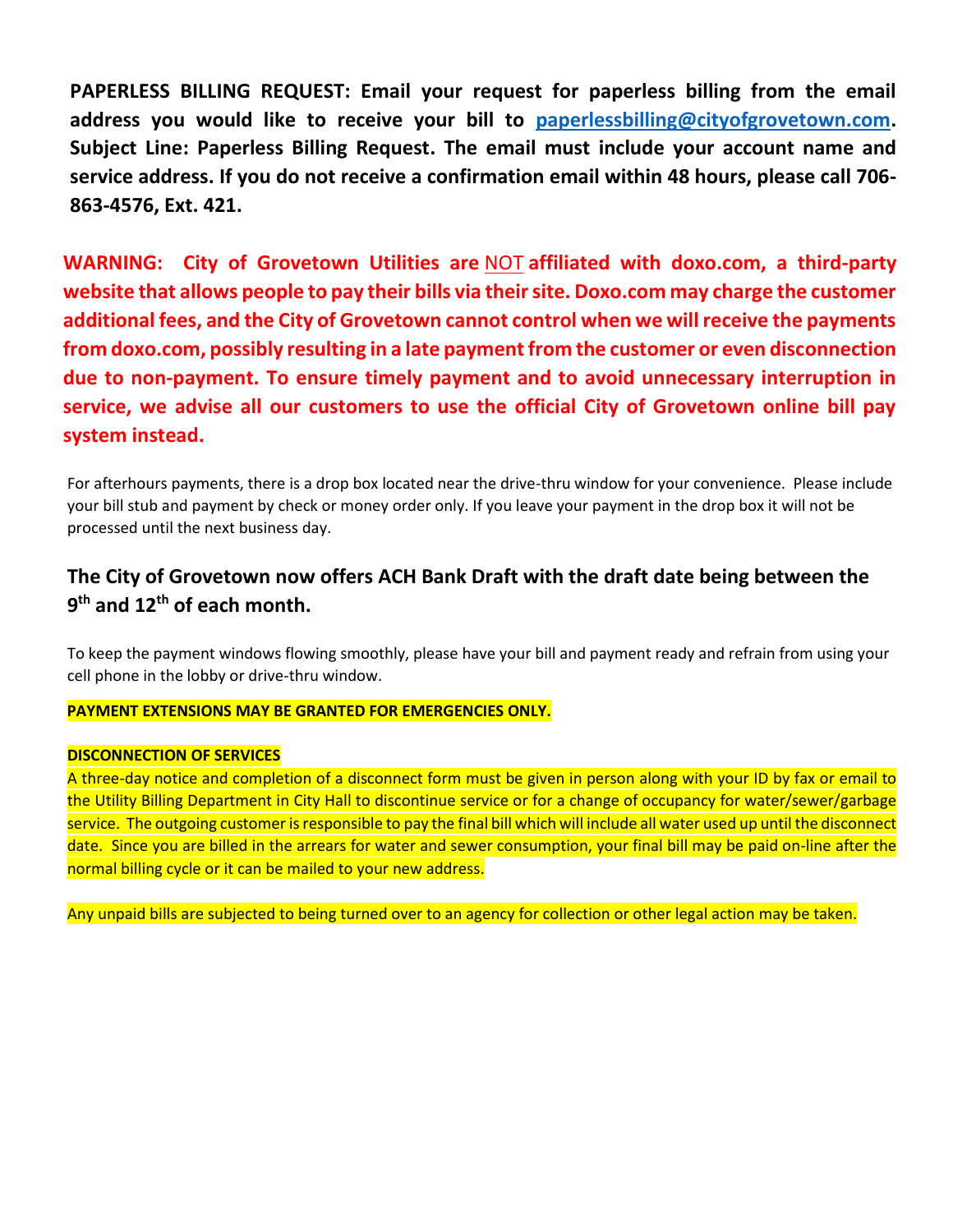## **LEAK ADJUSTMENTS/BILLING ERRORS/POOLS**

If the customer believes there is an error in his/her bill, he/she shall present a claim in person at to the Utility Billing Department at City Hall before the bill becomes delinquent. Such claim, if made after the bill had become delinquent, shall not prevent disconnection of service. The customer must pay the bill under protest and such payment shall not prejudice his/her claim. The City will make a special water meter reading at the request of the customer for a fee of \$10. If the meter was over read no charge will be assessed.

No adjustment will be made on water usage. Adjustment may be made on sewer charges under the following conditions:

- Customer notifies the Utility Billing Department within three days of receiving their bill of an excessive utility bill that may be related to a leak, which occurred on the customer's side of the meter and a receipt from a plumber or other documentation provided to the city confirming the leak was repaired. Customers are allowed one leak adjustment in a two-year period.
- Customer will be required to pay their average monthly bill each month until the leak adjustment is posted to the customer's account. If customer is unable to pay the full balance after the leak adjustment, the customer may request a payment agreement to pay the remainder due.
- Customer provides a written statement confirming an annual residential swimming pool fill up with a before and after reading of the meter.

If you have a water or sewer emergency after normal business hours, please contact the Grovetown Department of Public Safety at 706-863-1212. They will contact the on-call Water/Sewer employee to help with your emergency. **Do not call the Police Department if your water is cut-off for non-payment.**

## **GARBAGE**

Your garbage pickup day is on \_\_\_\_\_\_\_\_\_**.** The City of Grovetown will provide each customer with one trash container. Each container is \$20.50 per month. Containers are emptied once a week. If one container is insufficient, please contact City Hall for a second container. A \$20.50 fee is charged for a second container.

The following guidelines must be followed for garbage and recycling pickup:

- Containers need to be placed within 2 feet of the curb and not closer than 5 feet from any stationary object at curbside (mailboxes, parked cars, light poles, etc.) Do not place cans under tree limbs or overhead lines. The lid must be closed with the handle toward the home. Your container should be placed at curbside the night before your scheduled pickup day.
- If your trash was not picked up it may be delayed due to holidays. Please keep this in mind when contacting the Utility Billing Department. If your trash is not picked up by 10 a.m. the following day, please contact the Utility Billing Department as soon as possible.
- Please put only household trash in the container. The garbage company will not pick up your trash if it contains grass clippings, leaves, tree limbs, broken furniture, etc. Federal law prohibits these items being disposed of with household trash. These items are considered rough trash and must be disposed of separately. (See Rough Trash below)
- Please make sure all trash is bagged, please do not put loose trash into the container.
- If your container is damaged and you need to replace it, please contact the Utility Billing Department at 706-863- 4576, Ext. 450.

Customers 65 years of age or older are entitled to a reduced garbage fee of \$5 for the first can and \$20.50 each additional can. This reduction is not automatic, please contact the Utility Billing Department at 706-863-4576, Ext. 450 after your 65<sup>th</sup> birthday to receive the reduced rate.